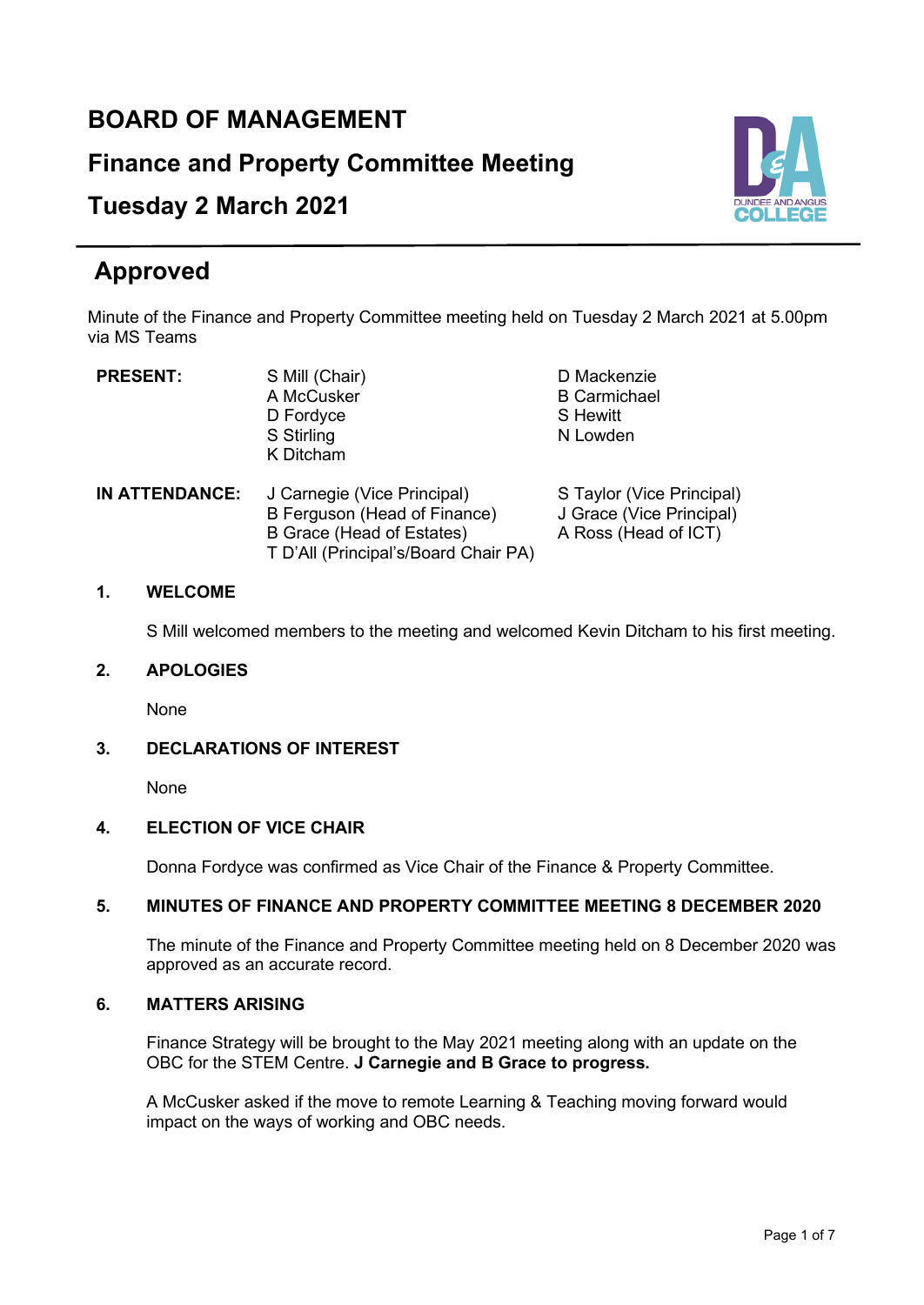J Carnegie noted that there was an expectation that there would be minimal change from the previous version of the OBC due to the flexible nature of the original proposals and the specialist nature of the planned accommodation, but noted that the revisions would take account of opportunities like MSIP and Tay Cities Deal (TCD).

#### **7. FINANCE**

#### **7.1 BUDGET MONITORING REPORT**

S Mill highlighted the management accounts for Month 6 (August – January) which incorporated the budget that was approved in September 2020 together with the latest forecast for the year. S Mill noted the significant increase in forecast outturn to £469k.

B Ferguson summarised the report and the various changes in forecast.

B Ferguson noted that SFC income, although remaining below budget, had increased by £172K. Whilst there was some additional funding focused upon student welfare, this net increase is largely due to additional confirmed funding of £388K for the Kingsway project.

B Ferguson outlined the Risks and Opportunities noting confidence in the prospect of positive movement and taking advantage of this. However, the risk of achieving core credit target at a national level was a challenge.

B Ferguson stated that there was an indicative allocation to deliver an additional 1,862 Credits, split between Young Persons Guarantee and Transitional Training Funding activity. Aside from the challenges of enrolling sufficient numbers within this academic year, conditions of this provisional allocation stipulates that Credits delivered must be in excess of core target.

B Ferguson also highlighted the theoretical losing of ESF Funding with SFC warning that ESF contribution will be lost if the sector does not achieve its core Credit target.

B Ferguson highlighted that the College had taken advantage of the opportunity afforded by the furlough scheme - £447K has been claimed under the Job Retention Scheme in the period to January and the forecast through to April has been revised to £800K.

J Carnegie noted the possibility of an extension to Job Retention Scheme with an announcement by the UK Government expected.

B Ferguson noted that further additional COVID related funding (of up to £700k) may be allocated to D&A College but noted that this did not yet feature in reporting as an announcement was still awaited.

A McCusker asked about the Flexible Workforce Development Fund (FWDF) and whether it was possible to carry monies forward. B Ferguson confirmed that the College was still working on the 19/20 allocation to be spent by December 2021 with the 20/21 allocation to be spent by March 2022.

S Hewitt highlighted that it was important that the College reinvest any in-year funding to look at new ways of working and to support delivery of the 2025 Strategy – what are the things we need to invest in to be a College we want to be: Estates, Staffing and Long Term Planning. Along with investment in ICT Equipment.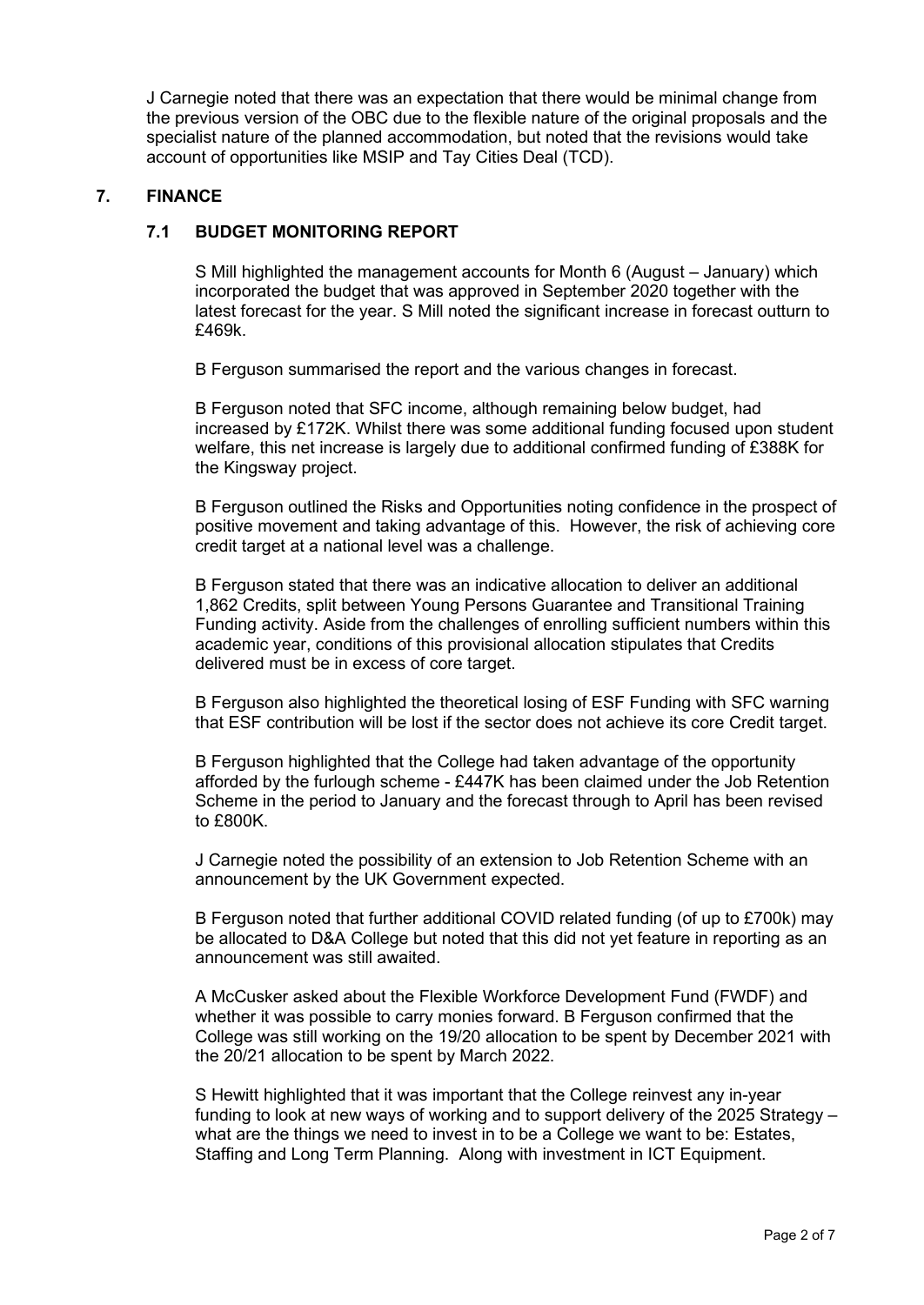S Hewitt noted that the Senior Leadership Team (SLT) were currently assessing priorities and will bring an update to the May 2021 Committee.

J Carnegie confirmed that looking to make a loan payment (a mortgage holiday had been taken in August 2020) would be an option if there were no other call on the inyear funds but the intention was to think more long term.

S Hewitt noted the strategic opportunities and planning the direction of travel. An ideal time to step back and define the College we want to be – community focused with enhanced partnerships.

The budget report and update was welcomed.

#### **8. ICT**

#### **8.1 TELEPHONY SOLUTIONS**

A Ross provided the Committee with background information on the 10-year-old system currently in use highlighting concerns that this was no longer supported.

The options appraisal was reviewed, and the different options considered. A Ross stated that having reviewed solutions by multiple vendors who offer a direct routing solution in Teams, the solution delivered by 8x8 was considered to be the most complete solution. This solution balanced costs, resiliency and support and provides the simplest, compliant route for procurement.

D Fordyce noted the opportunity for agile working which is being seen by more organisations and a positive move forward.

A Ross confirmed that the tender process had taken place with 3 different vendors with the cheapest cost procurement from the framework within the budget.

A McCusker noted the cultural shift and the use of Microsoft Teams and asked if there would be any impact on student with this change. A Ross confirmed that this was unlikely and should be relatively straight forward. However, training would be provided.

The Committee approved the proposed Telephony solution.

#### **8.2 VIRTUAL DESKTOP SOLUTIONS**

A Ross provided background to the request to the Committee to approve renewal of support and maintenance for the full VM Ware application for one year.

A Ross highlighted the purchase of laptops for use by students due to the COVID-19 pandemic and the discovery of instances where educational software which the College was licensed to use on the corporate network but would either carry an additional charge for students to purchase their own version (e.g. Adobe) or the device they used could not support this software. To resolve this issue the spare capacity of the VDI infrastructure was being used to enable students to access a College workstation from home and therefore the VDI infrastructure was still required.

S Mill enquired about the lifespan of the laptop provision and A Ross confirmed that this was expected to be around 7 years with upgrades. The College has a rolling replacement schedule in place and accommodated within budgets.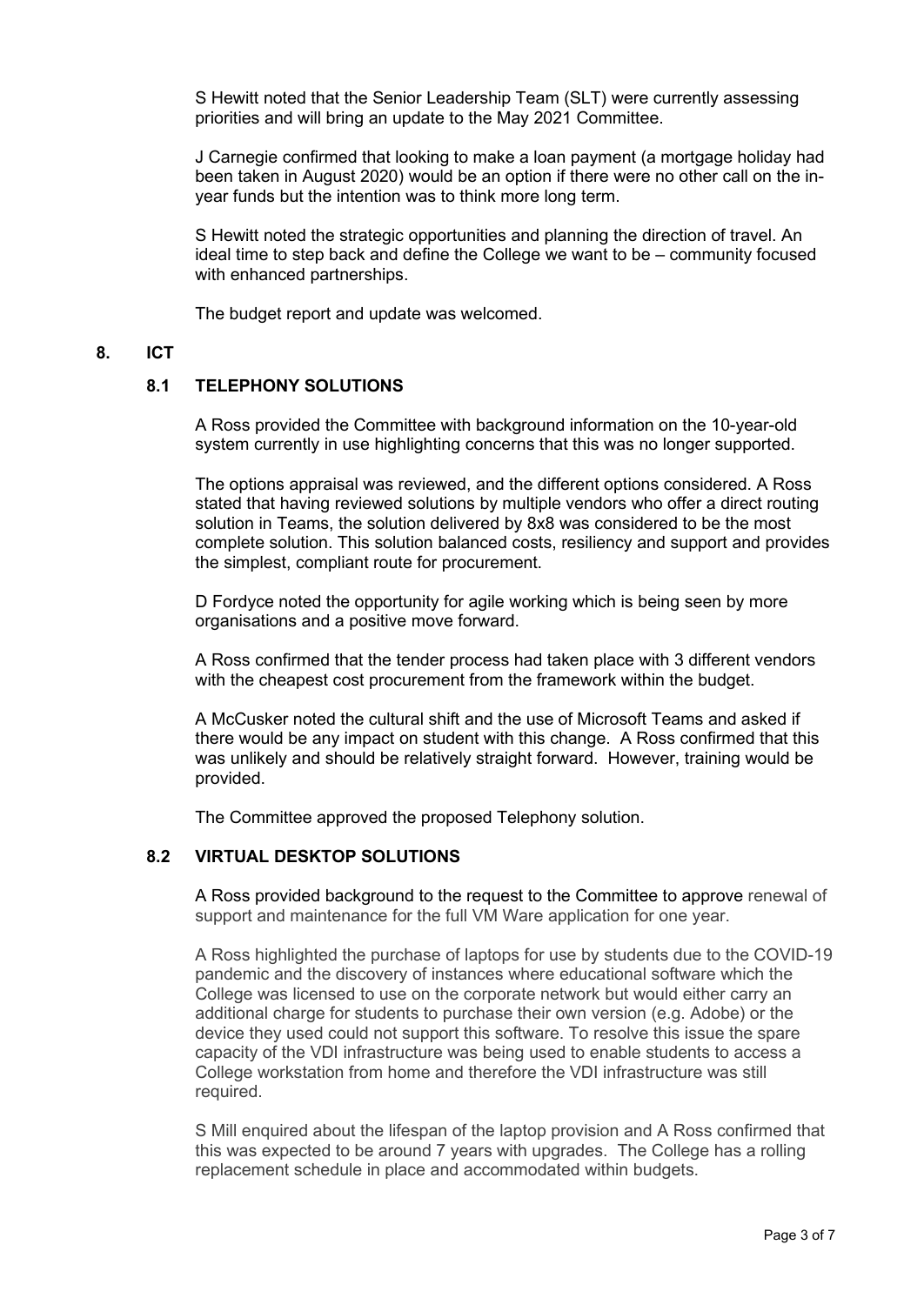The Committee approved the proposed renewing of the support and maintenance of the full VM Ware application for one year.

#### **9. ESTATES**

#### **9.1 ESTATES UPDATE**

B Grace provided an update on Estates noting plans for the demolition of the old library at Kingsway Campus and the use of a time-lapse video to record the progress from demo to the raising of the new building.

B Grace confirmed that SFC have provided the additional offer of grant for the redevelopment of Kingsway Campus - £591,00 to be spent by 31 March 2021. B Grace noted that this would be achieved with the purchase of the steel structure and design elements of the project. A clear spending strategy had been provided to SFC.

B Grace noted additional funding received from the Scottish Funding Council diminished the requirement to seek additional financial support from the Dundee and Angus Foundation. However, it remained the intention to request access to funding of up to an additional £250k instead of the original £500k.

B Grace intimated that because of COVID-19 pandemic there was an opportunity to bring forward Phase 2 of the Kingsway Campus redevelopment – social space and training restaurant with the plan to have new high quality spaces ready for use for the 2021/22 academic year.

B Grace noted that work was ongoing with the MSIP project with no decision currently being made. A Project proposal would be brought to Finance & Property before making any commitments. B Grace noted the summary provided to the Committee from Grant Ritchie and Jim Brown the Director of Energy Skills Partnership, who will support the College (up to 0.5 FTE per week) to bring the plans, activities and structures required for the Michelin Scotland Innovation Parc (MSIP) and Tay Cities Deal projects into fruition.

A McCusker congratulated the team on a fantastic job.

J Carnegie noted that the new build to house Hair, Beauty & Complimentary Therapies was expected to be completed by December 2021. J Grace confirmed that the completion date of December 2021 worked well for students starting in Semester 2 noting that students and staff could not wait to experience their new environment.

J Carnegie confirmed that there was an opportunity to play around with the  $2<sup>nd</sup>$  and  $6<sup>th</sup>$  floors of the Tower at Kingsway Campus to support and encourage new ways of working especially in light of the likelihood that not all staff working from home would return full-time to campus.

#### **10. PROCUREMENT**

#### **10.1 PROCUREMENT POLICY**

S Mill enquired about the level of significant changes to the Policy.

J Carnegie noted changes to the Procurement Value and how the College made purchases along with section 7.3 Environmental & Sustainability and the Climate Change Emergency and the Scottish Governments setting of net-zero emission by 2045.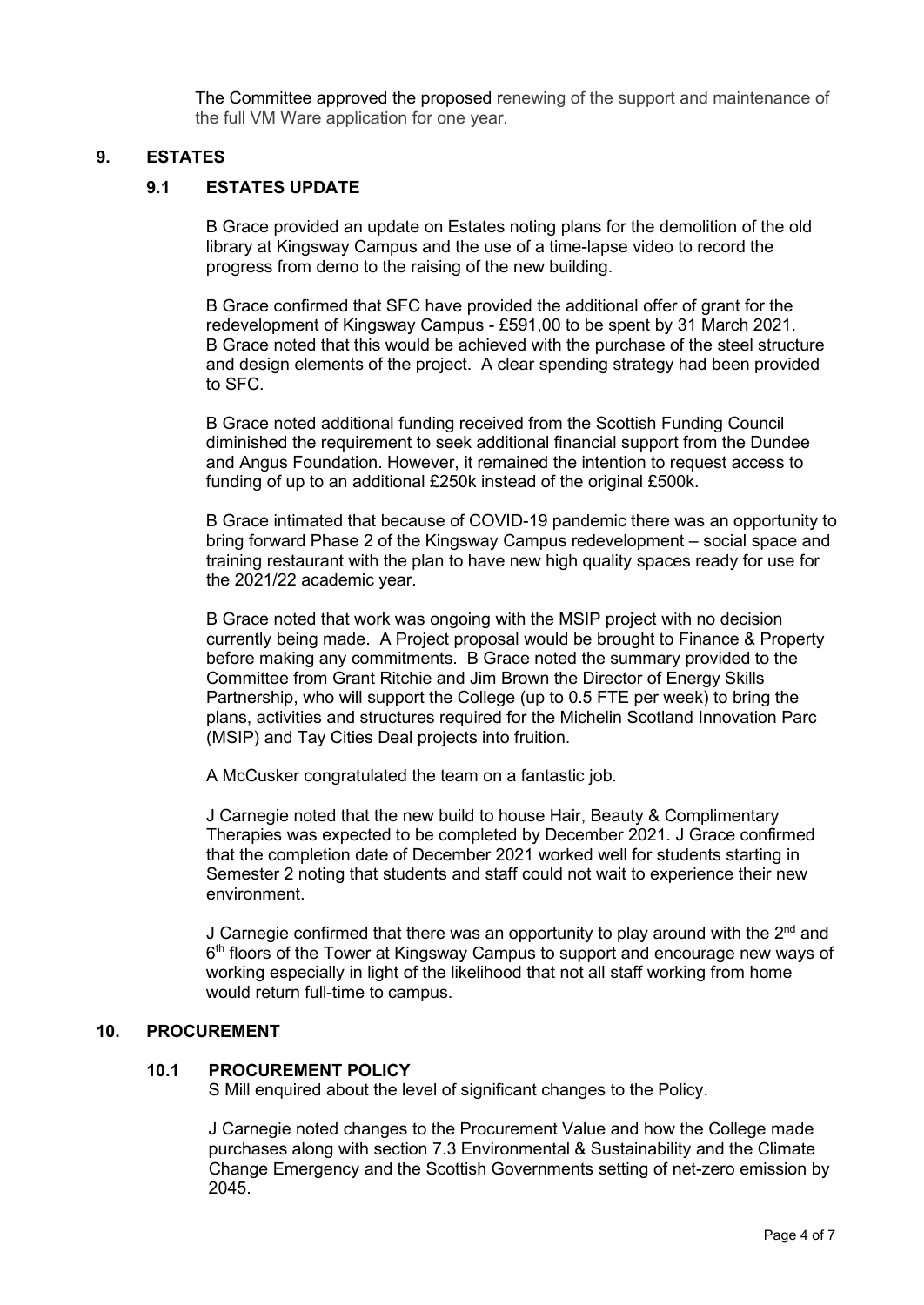J Carnegie noted a major revision on Scotland's Policy of Procurement especially around sustainability and buying local. J Carnegie also noted the hope to develop community payback options at a national level.

D Fordyce suggest that future changes / additions to policies be highlighted for easy identification of the actual change(s). This suggestion was welcomed.

The Procurement Policy was noted.

#### **10.2 PROCUREMENT UPDATE**

It was noted that the situation around PPE remained fluid, with very volatile pricing. APUC was issuing weekly updates on the overall state of the market and availability of particular items.

The College had an existing framework for Associate Trainers, which was due to expire in March 2021. There was an option to extend this framework for a further year, but it was considered preferable to retender this year.

S Mill asked if the Timetabling Software renewal was the final extension? A Ross confirmed that the Software was renewed annually on a rolling basis but would seek clarification on this.

The Committee approved the contracts within the update.

#### **11. PROJECTS**

## **11.1 TAY CITIES DEAL**

S Hewitt highlighted the key points of the Tay Cities Deal that was quickening pace. Jim Brown (Energy Skills Partnership - ESP) had brought a lot of skills and enthusiasm to the project and was using his connections to support the work needed.

The Tay Cities Deal Outline Business Case for Advanced Engineering had been submitted, subsequent questions had been answered and the bid was now back with the Scottish Government for consideration.

In terms of the Biotech project and SME project, the College was working well with Ekos, the consultancy firm that have been preparing our business cases.

S Hewitt also highlighted the work being undertaken by Caryn Gibson, the new Economic Partnership Manager who was focusing on the SME piece.

S Mill highlighted the need for clarity around any financial exposure (for example any matching funding) and the risks for the College in respect of these projects. This was recognised and would be included as part of the approval's arrangements.

Discussion took place around skills gaps and it was suggested that for the BioMed and MSIP there was a need for Technician level skills to get 'boots on the ground' and D&A College can service this type of demand with current staff and knowledge.

The upskilling and reskilling staff would become a priority, with industry and other partners being partners in this along with the College and universities.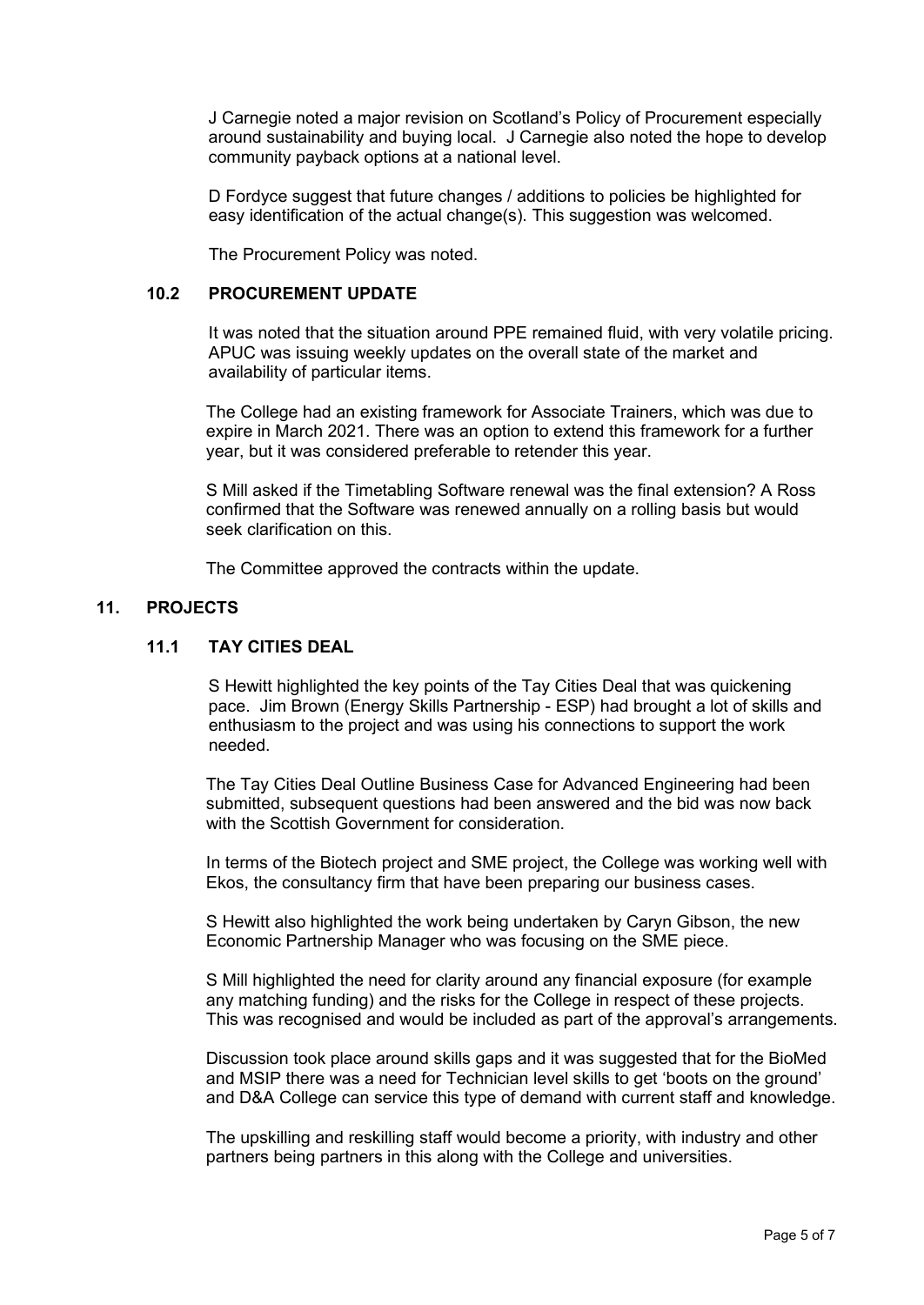J Grace confirmed that the "offer" was key – what we can deliver with staff's skill set front and centre. There was also time to adapt mainstream curriculum and requirements, with the curriculum workstream focusing on this.

S Hewitt noted that (in terms of the MSIP arrangements) there were good opportunities for D&A staff to be upskilled with a range of providers on site.

S Taylor also noted that the College (via ESP) had access to high quality training / course and professional development opportunities.

#### **12. COVID-19 UPDATE**

#### **12.1 ESATES & INFRASTRUCTURE**

B Grace highlighted the work ongoing for a safe return, from 8 March 2021, for small numbers of students and staff on campus with updated mitigations and clear guidance created.

A Ross noted current priorities were for continuing support for remote working and making sure things are up and running for return to campus.

J Carnegie confirmed that the maximum number of students returning on campus was 5%, with this focused on critical and timebound delivery. J Grace noted that these were a small number of students primarily apprentices and/or those in their final year of practical study.

#### **12.2 FINANCE & GOVERNANCE**

B Ferguson summarised the priorities around: workstream objectives; Finance Management; cash balance; alternative funding; credit control e.g. bad debt.

#### **13. STRATEGIC RISK REGISTER & COVID REGISTER**

S Mill noted the improved position of item 2.2. of the Risk Register (Failure to achieve institutional sustainability) and to seek approval from the Audit & Risk Committee to reduce the "likelihood" to 3 from 4. **S Taylor to progress.**

The Committee agreed this course of action.

#### **14. VP CORPORATE SERVICES REPORT**

J Carnegie summarised her report, highlighting the excellent work being undertaken by the Help Points in contacting students and encouraging engagement in their programme of study.

Recruitment continued to be the focus despite not being able to offer a face to face service for our February start programmes, we have successfully recruited 425 learners.

J Carnegie noted that SDA were now in a position for the Business Plan to be reviewed. There was huge demand for service design with the possible need to recruit new consultants to bolster the team.

S Mill stated his praise for the work of the SDA noting the very positive feedback he had received from the ongoing project with his colleagues at Angus Council.